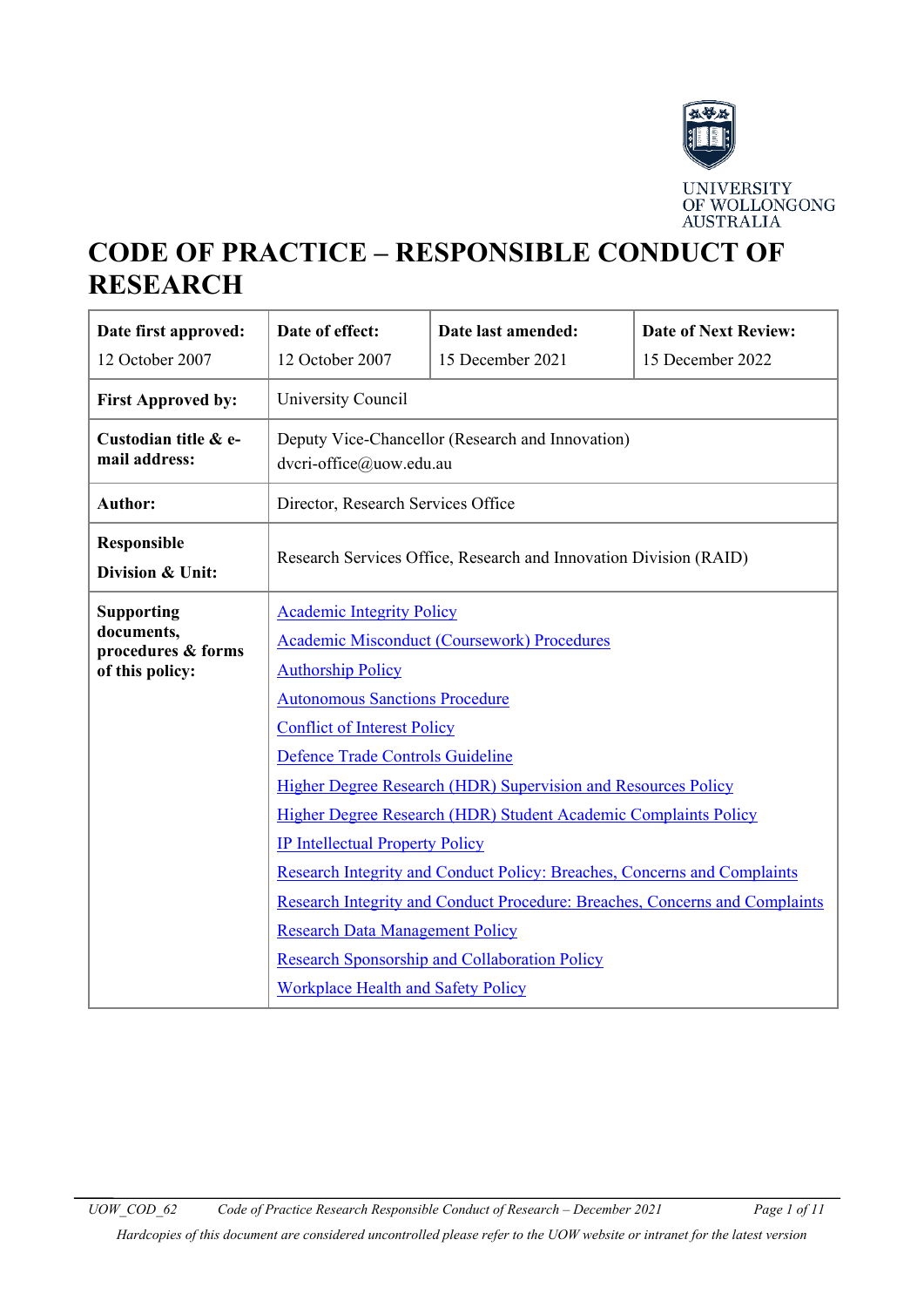| <b>Relevant Legislation</b>                                                                                                            | <b>Australian Autonomous Sanctions Regulations 2011</b>                                                                                  |  |                                                                                 |
|----------------------------------------------------------------------------------------------------------------------------------------|------------------------------------------------------------------------------------------------------------------------------------------|--|---------------------------------------------------------------------------------|
| &                                                                                                                                      | Australian Code for the Care and Use of Animals for Scientific Purposes 8 <sup>th</sup>                                                  |  |                                                                                 |
| <b>External Documents:</b>                                                                                                             | Edition 2013                                                                                                                             |  |                                                                                 |
|                                                                                                                                        | Australia's Foreign Relations (State and Territory Arrangements) Act 2020                                                                |  |                                                                                 |
|                                                                                                                                        | <b>Autonomous Sanctions Act (2011)</b>                                                                                                   |  |                                                                                 |
|                                                                                                                                        | <b>Biological Control Act 1984</b>                                                                                                       |  |                                                                                 |
|                                                                                                                                        | <b>Biosecurity Act 2015</b>                                                                                                              |  |                                                                                 |
|                                                                                                                                        | <b>Customs Act 1901</b>                                                                                                                  |  |                                                                                 |
|                                                                                                                                        | Defence Trade Control Act 2012                                                                                                           |  |                                                                                 |
|                                                                                                                                        | Defence Trade Controls Amendment Bill 2015                                                                                               |  |                                                                                 |
|                                                                                                                                        | Ethical conduct in research with Aboriginal and Torres Strait Islander Peoples<br>and Communities                                        |  |                                                                                 |
|                                                                                                                                        | <b>Export Control Act 1982</b>                                                                                                           |  |                                                                                 |
|                                                                                                                                        | Foreign Influence Transparency Scheme Act 2018                                                                                           |  |                                                                                 |
|                                                                                                                                        | <b>Gene Technology Act 2000</b>                                                                                                          |  |                                                                                 |
|                                                                                                                                        | Gene Technology Amendment Act 2015,                                                                                                      |  |                                                                                 |
|                                                                                                                                        | <b>Gene Technology Regulations 2001</b>                                                                                                  |  |                                                                                 |
|                                                                                                                                        | Guidelines for Ethical Research in Australian Indigenous Studies                                                                         |  |                                                                                 |
|                                                                                                                                        | National Statement on Ethical Conduct in Human Research                                                                                  |  |                                                                                 |
|                                                                                                                                        | NHMRC Australian Code for the Care and Use of Animals for Scientific<br>Purposes (8th Edition 2013)                                      |  |                                                                                 |
|                                                                                                                                        | NHMRC National Statement on Ethical Conduct in Human Research (Updated<br>2018)                                                          |  |                                                                                 |
|                                                                                                                                        | Public Interest Disclosures Act, 1994 (NSW)                                                                                              |  |                                                                                 |
| <b>Research Integrity and Research Misconduct Policy 2016</b><br>Statement on Consumer and Community Involvement in Health and Medical |                                                                                                                                          |  |                                                                                 |
|                                                                                                                                        |                                                                                                                                          |  | Research 2016<br>The Australian Code for Responsible Conduct of Research (2007) |
|                                                                                                                                        |                                                                                                                                          |  |                                                                                 |
|                                                                                                                                        | The Australian Code for the Responsible Conduct of Research (2018)<br>Weapons of Mass Destruction (Prevention of Proliferation) Act 1995 |  |                                                                                 |
|                                                                                                                                        |                                                                                                                                          |  |                                                                                 |
|                                                                                                                                        | <b>Weapons of Mass Destruction Regulations 1995</b>                                                                                      |  |                                                                                 |
| Audience:                                                                                                                              | Public                                                                                                                                   |  |                                                                                 |

Submit your feedback on this policy document using the **Policy Feedback Facility**.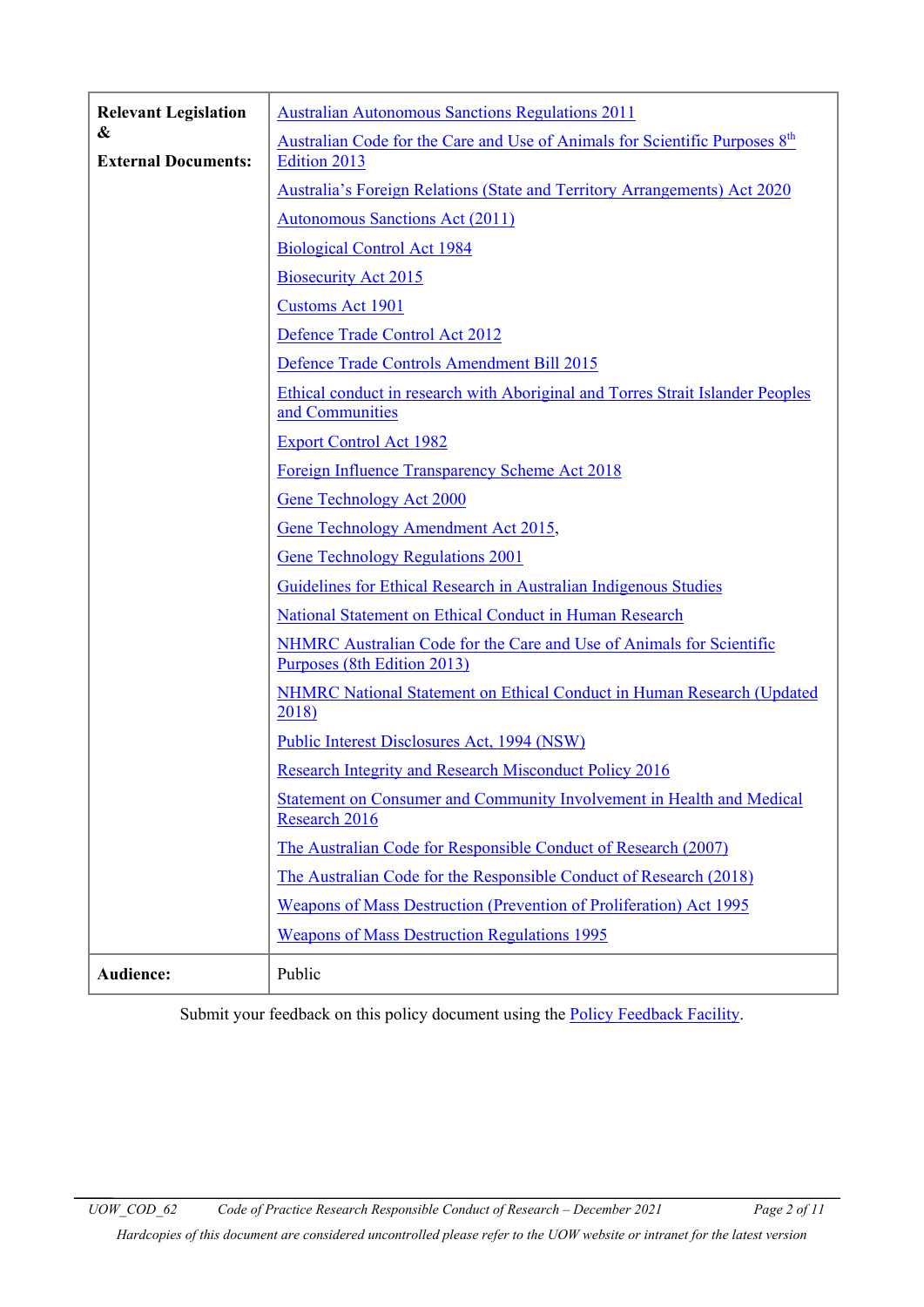## **Contents**

| 2. |  |
|----|--|
| 3. |  |
| 4. |  |
| 5. |  |
| 6. |  |
| 7. |  |
| 8. |  |
| 9. |  |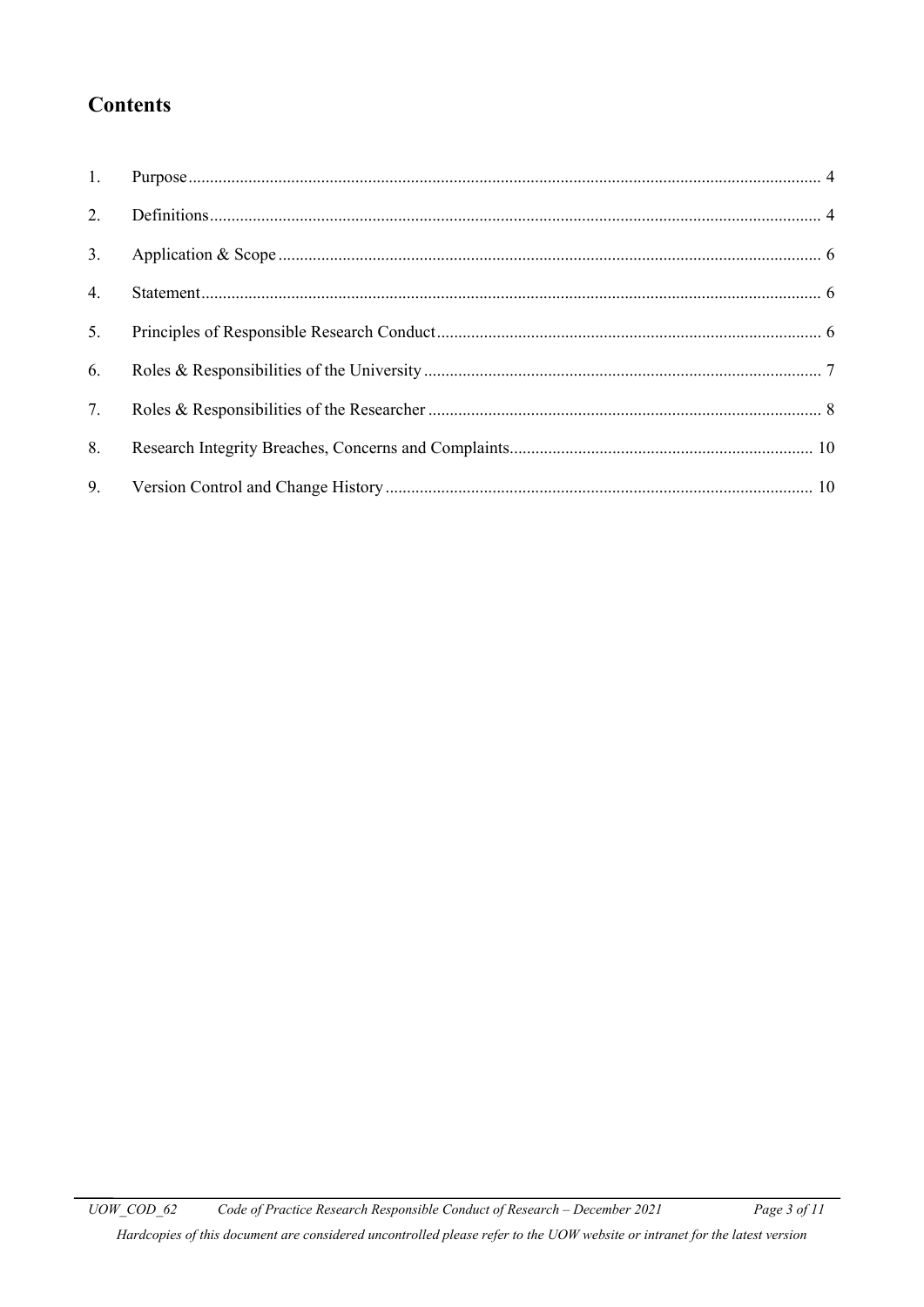## <span id="page-3-0"></span>**1. Purpose**

- 1. This Code of Practice mandates the broad principles and behaviours that characterise the responsible conduct of research and an honest, ethical and conscientious research culture as defined by the *Australian Research Council / National Health and Medical Research Council's Australian Code for the Responsible Conduct of Research*, *[The Australian Code for the Responsible Conduct of](mailto:https://nhmrc.gov.au/sites/default/files/documents/attachments/grant%20documents/The-australian-code-for-the-responsible-conduct-of-research-2018.pdf)  [Research \(2018\)](mailto:https://nhmrc.gov.au/sites/default/files/documents/attachments/grant%20documents/The-australian-code-for-the-responsible-conduct-of-research-2018.pdf)* (hereto referred to as "the Code") and Australian Research Council *[Research](http://www.arc.gov.au/arc-research-integrity-and-research-misconduct-policy)  [Integrity and Research Misconduct Policy 2016](http://www.arc.gov.au/arc-research-integrity-and-research-misconduct-policy)* (or subsequent revision).
- 2. Compliance with the Code is a requirement for the receipt of funding by the Australian Research Council (ARC) and the National Health and Medical Research Council (NHMRC).

## <span id="page-3-1"></span>**2. Definitions**

| <b>Word/Term</b>            | <b>Definition</b>                                                                                                                                                                                                                                                                                                                                                                          |
|-----------------------------|--------------------------------------------------------------------------------------------------------------------------------------------------------------------------------------------------------------------------------------------------------------------------------------------------------------------------------------------------------------------------------------------|
| ARC                         | Australian Research Council                                                                                                                                                                                                                                                                                                                                                                |
| 3Rs                         | Three principles that underpin a systematic framework to achieve the goal of<br>humane experimental techniques. These are Replacement of animals with other<br>methods, Reduction in the number of animals used; and Refinement of techniques<br>used to minimise the adverse impact on animals.                                                                                           |
| Balance of<br>Probabilities | The civil standard of proof, which requires that, on the weight of evidence, it is more<br>probable than not that a breach has occurred.                                                                                                                                                                                                                                                   |
| <b>Breach</b>               | Behaviour that fails to meet the principles or responsibilities of the Code, or fails to<br>comply with relevant policies or legislation. May be used to refer to a single breach<br>or multiple breaches.*                                                                                                                                                                                |
| Conflict of Interest        | Exists where there is a divergence between the individual interests of a researcher<br>and his/her professional obligation to the University such that an independent<br>observer might reasonably question whether the professional actions or decisions of<br>that person are influenced by their own interests or are for their own benefit.                                            |
|                             | This refers to a financial or non-financial interest which may be a perceived,<br>potential or actual conflict of interest.                                                                                                                                                                                                                                                                |
| Foreign Arrangement         | A foreign arrangement is a written agreement, contract, understanding or<br>undertaking between an Australian State/Territory entity (including the University)<br>and certain foreign entities (primarilyforeign governments and agencies, including<br>certain universities), whether or not there are any other parties to the arrangement<br>and whether it is legally binding or not. |
| Foreign Influence           | Foreign Influence occurs when Australian individuals or entities undertake certain<br>registrable activities on behalf of a foreign principal (foreign governments, political<br>parties and associated entities/persons) for the purpose of political or government<br>influence.                                                                                                         |
| <b>NHMRC</b>                | National Health and Medical Research Council                                                                                                                                                                                                                                                                                                                                               |
| Peer Review                 | The impartial and/or independent assessment of research or work by others working<br>in the same or a related field.                                                                                                                                                                                                                                                                       |

*Hardcopies of this document are considered uncontrolled please refer to the UOW website or intranet for the latest version*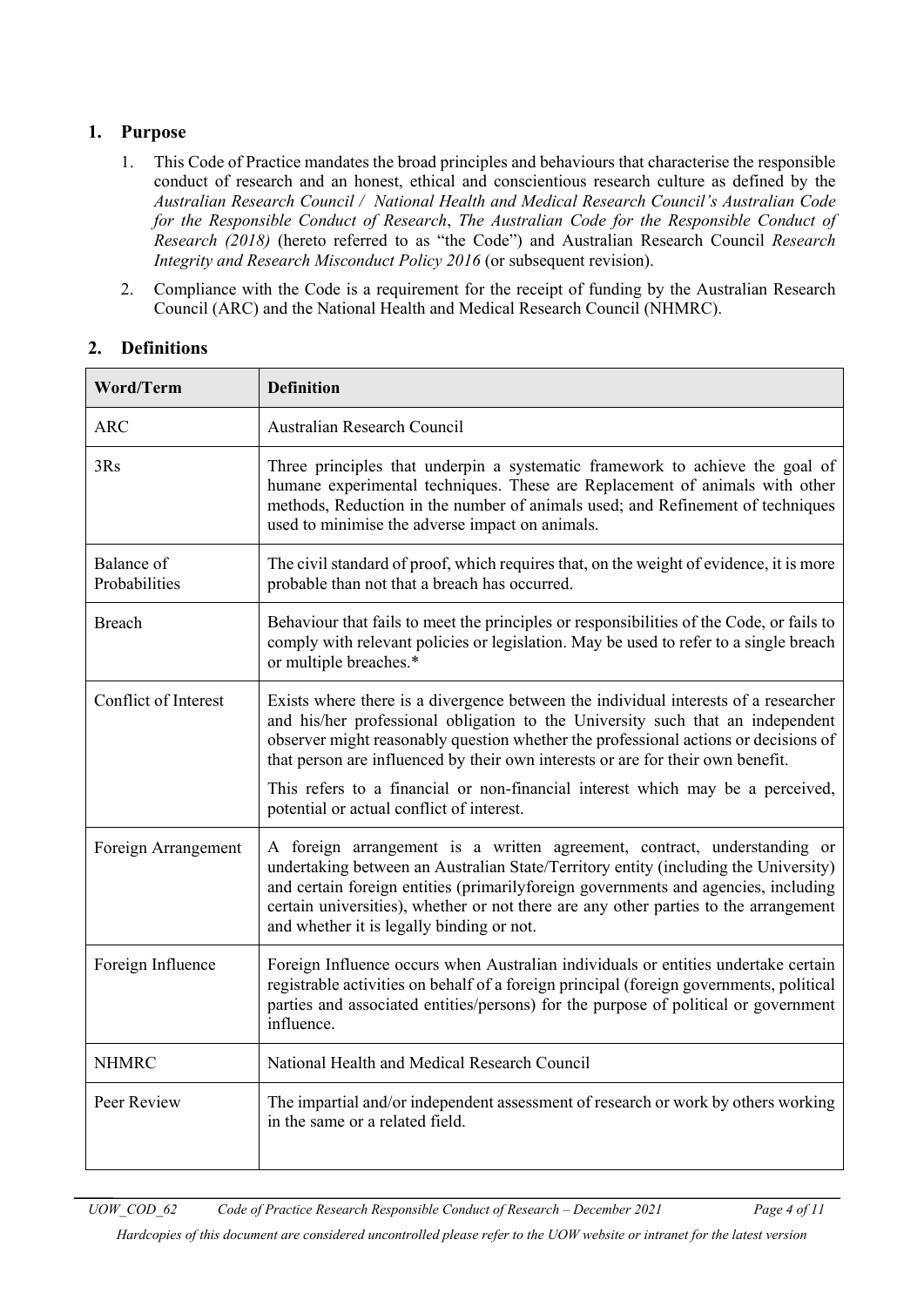| <b>Reputational Risks</b>  | Research Activities that damage or have the potential to damage UOW's good name<br>or reputation, or give the impression that UOW's research outcomes are not<br>independent and objective, or have not otherwise been achieved in compliance with<br>best practice standards for the responsible and ethical conduct of research.                                                            |
|----------------------------|-----------------------------------------------------------------------------------------------------------------------------------------------------------------------------------------------------------------------------------------------------------------------------------------------------------------------------------------------------------------------------------------------|
|                            | Examples include being associated with people, organisations or industries known<br>to engage in activities that are fraudulent, misleading, unethical, deceptive, illegal<br>or that cause health, population or significant environmental damage or that exploit<br>disadvantaged or vulnerable members of the community (eg. impoverished<br>communities, children, alcohol, tobacco etc). |
|                            | It also includes presenting, or agreeing to present a research outcome in a way that<br>could reasonably be viewed as:                                                                                                                                                                                                                                                                        |
|                            | (a) endorsing a third party product, service, opinion or organisation, without<br>disclosing the underlying commercial or other relationship between the University<br>and the third party;                                                                                                                                                                                                   |
|                            | (b) being not objective, unbiased or independent; or                                                                                                                                                                                                                                                                                                                                          |
|                            | (c) involving a real or perceived Conflict of Interest.                                                                                                                                                                                                                                                                                                                                       |
| Research                   | The creation of new knowledge and/or the use of existing knowledge in a new and<br>creative way so as to generate new concepts, methodologies, inventions and<br>understandings. This could include synthesis and analysis of previous research to<br>the extent that it is new and creative.                                                                                                 |
| Researcher                 | Staff member, occupational trainees, visiting student, visiting fellow, volunteer,<br>industry fellow, honorary and adjunct title holders, Emeritus Professors,<br>professional staff and all students registered for any course at the University who<br>conducts, or assist with the conduct of, research at or on behalf of the University.                                                |
| <b>Research Misconduct</b> | A serious breach of the Code which is also intentional or reckless or negligent.                                                                                                                                                                                                                                                                                                              |
| <b>Staff Member</b>        | All persons appointed as an academic or professional staff member of the University<br>whether they hold full-time, part-time, casual, contract or conjoint appointments.                                                                                                                                                                                                                     |
| The Code                   | The Australian Research Council / National Health and Medical Research<br>Council's Australian Code for the Responsible Conduct of Research and the ARC /<br>NHRMC Code or The Code for short.                                                                                                                                                                                                |
| The University             | The University of Wollongong.                                                                                                                                                                                                                                                                                                                                                                 |
| <b>Visiting Fellow</b>     | Honorary and visiting fellows appointed by UOW to non-salaried, full-time or<br>fractional positions titled "Associate Fellow", "Fellow", "Senior Fellow",<br>"Principal Fellow", "Professorial Fellow", "Visiting Fellow", or "Research Fellow"<br>who are not Visiting Students or Volunteers.                                                                                              |
| Visiting Student           | A student who undertakes part of their research or training at UOW but who is not<br>registered at UOW.                                                                                                                                                                                                                                                                                       |
| Volunteer                  | A person who is not a Fellow, Visiting Student, Staff Member or Student of UOW<br>but is working on a UOW project in a voluntary capacity. An example of a Volunteer<br>is someone who is undertaking unpaid work experience at UOW or is doing an                                                                                                                                            |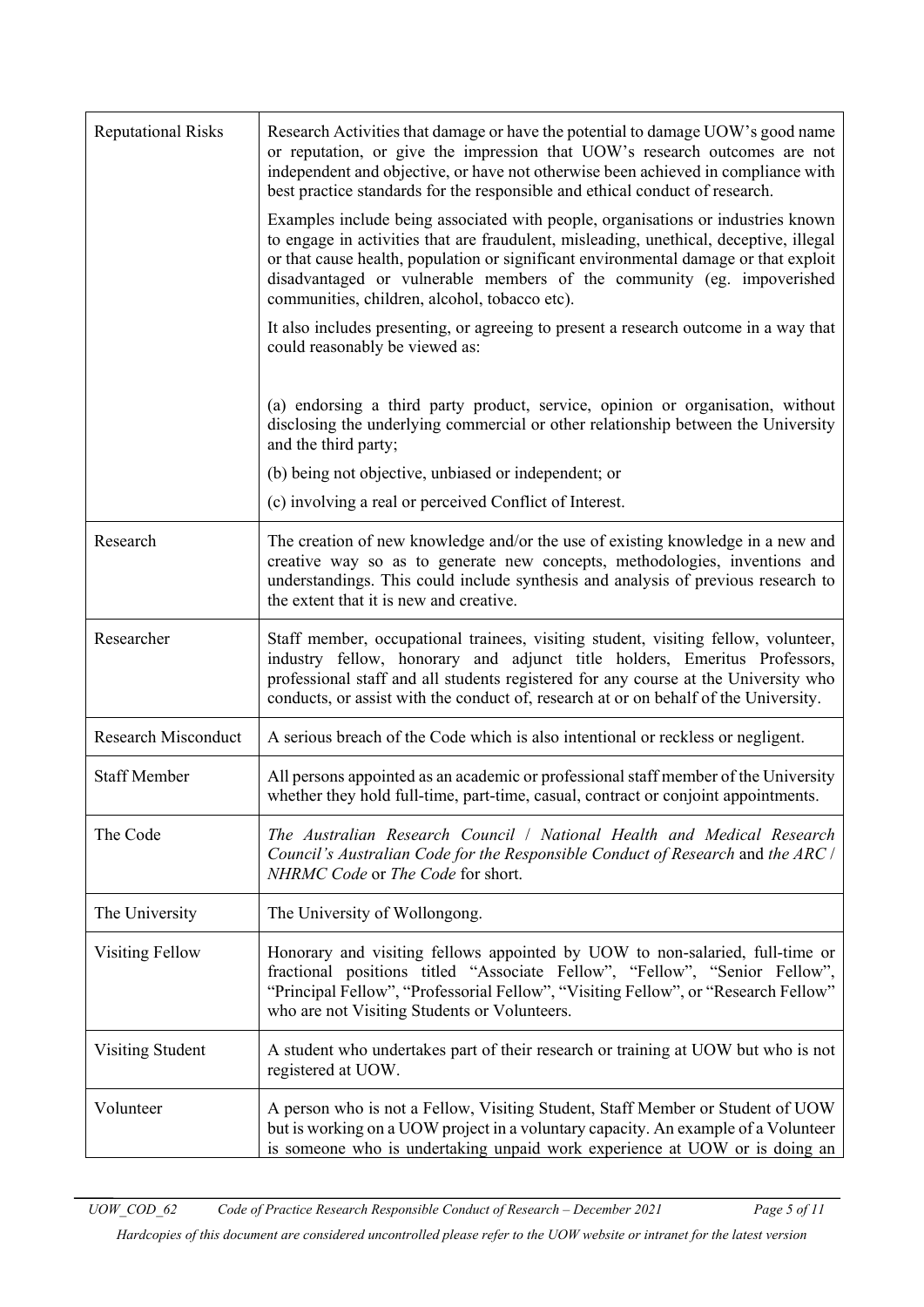| internship at UOW. A collaborating colleague from another University or research  <br>institution is not a Volunteer. |
|-----------------------------------------------------------------------------------------------------------------------|
|                                                                                                                       |

\* As defined by the Code.

#### <span id="page-5-0"></span>**3. Application & Scope**

1. This Code of Practice applies to all Researchers conducting, or assisting with the conduct, of any research activity under the auspices of the University.

#### <span id="page-5-1"></span>**4. Statement**

- 1. The University is committed to the provision of support for all Researchers to promote a culture of responsible and ethical conduct of research.
- 2. Researchers should only participate in research activities which conform to accepted integrity, safety and environmental standards.
- 3. This Code of Practice and the Code, represent the core behaviours that characterise the responsible conduct of research and should be read in conjunction with the supporting documents and guides cited above.

## <span id="page-5-2"></span>**5. Principles of Responsible Research Conduct**

1. The following principles are the hallmarks of responsible research conduct:

#### **1.1 Honesty**

When researchers are developing, undertaking and reporting on their research they must ensure that all information is presented truthfully and accurately in proposing, conducting and reporting on research and that they can justify and any claims or conclusions.

#### **1.2 Rigour**

When researchers are developing, undertaking and reporting on their research this must be underpinned with attention to detail and the application of a robust methodology, with strategies in place to avoid or acknowledge any bias.

#### **1.3 Transparency**

When declaring interests and reporting research methodology, data and findings researchers must disclose and manage any conflicts of interest and reputational risks. They must also share and openly communicate research methodology, findings and knowledge openly, responsibly and accurately.

#### **1.4 Fairness**

Researchers must treat fellow researchers and others involved in the research fairly and with respect. Researchers must apply appropriate references and citations when referring to the work of others and assign the appropriate credit and authorship to those who have contributed to the work.

#### **1.5 Respect**

Researchers must treat all human research participants, communities and animals with care and respect. Appropriate consideration must be given to the needs of minority groups or vulnerable people.

Any decisions and actions pertaining to the care and use of animals in research must be made with respect underpinning them and adverse effects on the environment as a result of research must be minimised.

#### **1.6 Recognition**

*UOW\_COD\_62 Code of Practice Research Responsible Conduct of Research – December 2021 Page 6 of 11*

*Hardcopies of this document are considered uncontrolled please refer to the UOW website or intranet for the latest version*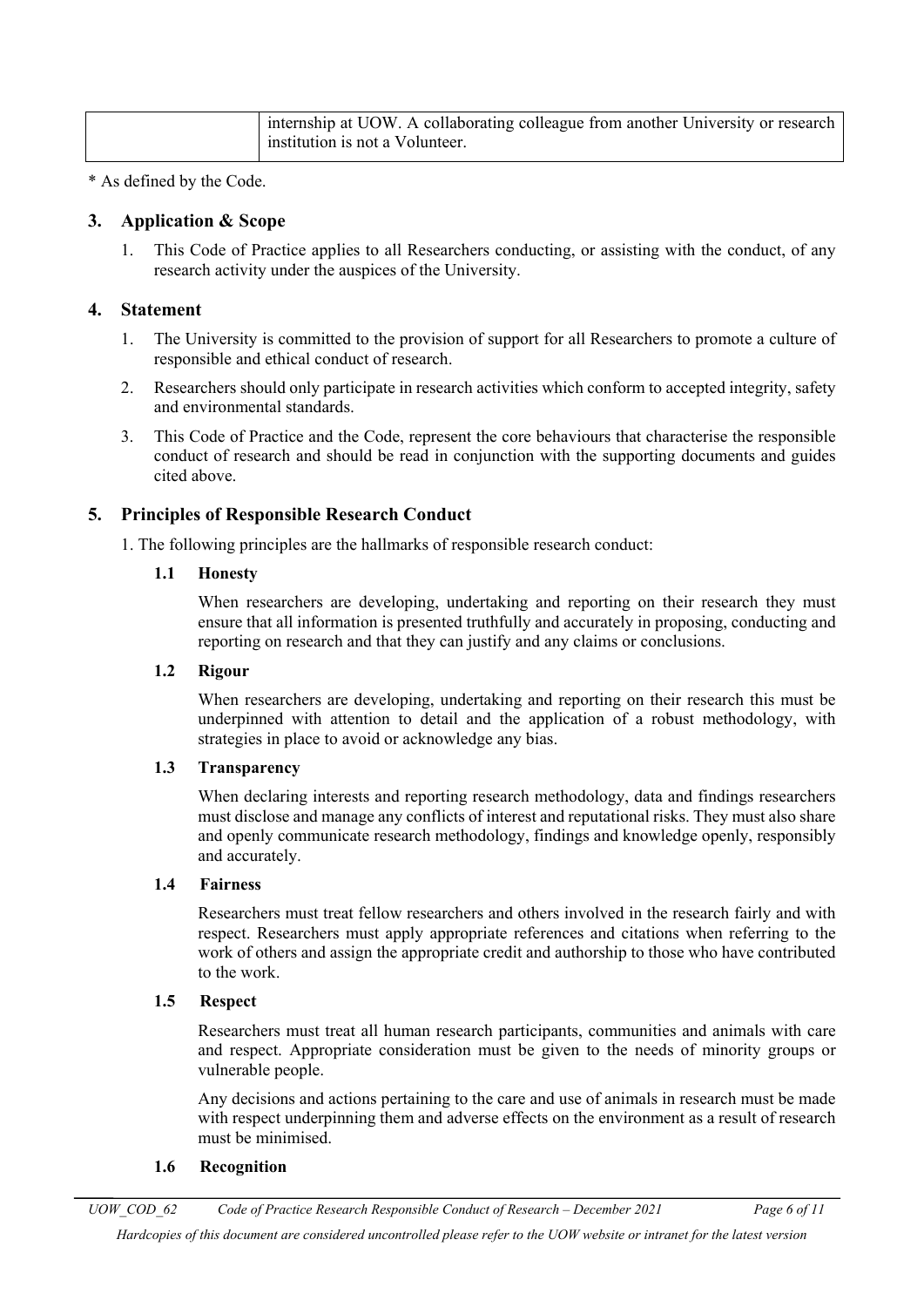Researchers must recognise, value and respect the heritage, diversity, cultural property and knowledge of Aboriginal and Torres Strait Islander peoples or communities and their right to be engaged in research that affects or is of particular significance to them.

There must be engagement with Aboriginal and Torres Strait Islander peoples and/or communities so they are freely able to make decisions about their involvement. The outcomes should be reported to Aboriginal and Torres Strait Islander peoples and communities of research in which they have engaged.

#### **1.7 Accountability**

Researchers are responsible for ensuring the development, undertaking and reporting of research complies with all relevant legislation, internal and external policies and guidelines. They must ensure good stewardship of public resources used to conduct research and consider the reputational risks, consequences and outcomes of research prior to its communication.

#### **1.8 Promotion**

Researchers and institutions will promote the principles of responsible research practices and foster a culture and environment that supports the responsible conduct of research and ensures research trainees and early career researchers are mentored and supervised accordingly.

## <span id="page-6-0"></span>**6. Roles & Responsibilities of the University**

- 1. The University has an obligation to encourage and support responsible research conduct.
- 2. The University is accountable to funding organisations and the Australian community for how research is conducted.
- 3. The University must:
	- a. Establish good management practices and governance for responsible research conduct.
	- b. Identify and comply with relevant laws, regulations, guidelines and policies related to the responsible conduct of research.
	- c. Develop and maintain a suite of policies and procedures that are consistent with the principles and responsibilities of the Code.
	- d. Provide ongoing training and education for all Researchers and those that assist with research that promotes responsible research conduct.
	- e. Ensure Supervisors of research trainees have the appropriate skills, qualifications and resources to undertake this role in accordance with the Code and the University *[Higher Degree](https://www.uow.edu.au/about/policy/UOW058665.html)  [Research \(HDR\) Supervision and Resources Policy](https://www.uow.edu.au/about/policy/UOW058665.html)*.
	- f. Identify and train Research Integrity Advisers (RIAs) who will assist in the promotion and fostering of the responsible conduct of research and provide advice to those with concerns about potential breaches of the Code.
	- g. Support the responsible dissemination of research findings and take action as required to correct records in a timely manner.
	- h. Provide access to systems and facilities for the safe and secure storage and management of data, records and primary materials, with appropriate access and reference.
	- i. Facilitate the prevention and detection of potential breaches of the Code and this Code of Practice.
	- j. Provide mechanisms to receive concerns or complaints about potential breaches of the Code and this Code of Practice. Investigate and resolve any matters raised.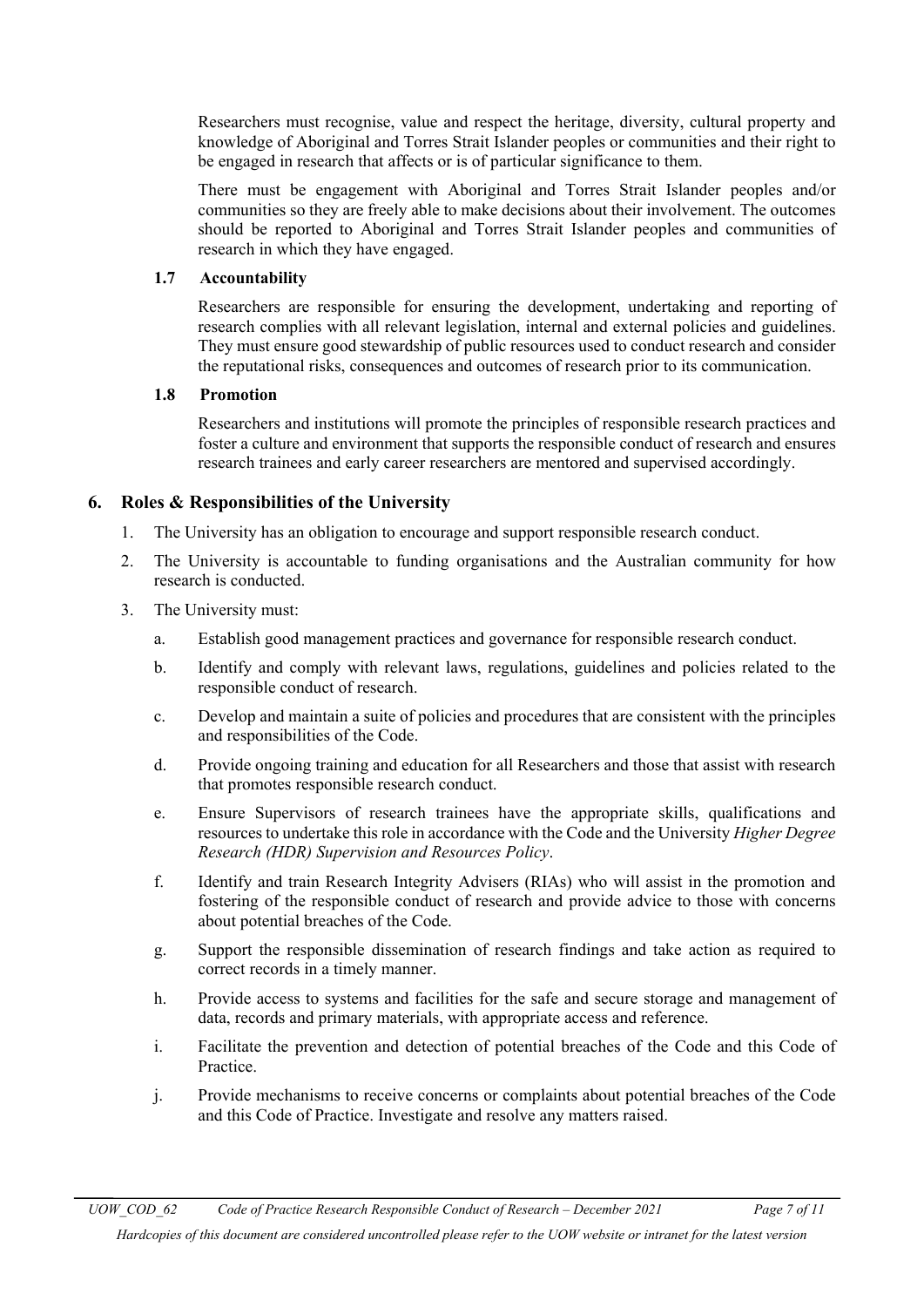- k. Ensure the procedures for managing and investigating concerns or complaints about potential breaches of the Code and this Code of Practice is timely, effective and in accordance with procedural fairness.
- l. Support the welfare of all parties involved in an investigation of a potential breach of the Code or this Code of Practice.
- m. Base any investigation findings on the balance of probabilities and ensure any actions are commensurate with the seriousness of the breach.

## <span id="page-7-0"></span>**7. Roles & Responsibilities of the Researcher**

- 1. Researchers must uphold the principles of the Code in all aspects of their research.
- 2. Researchers will:
	- a. Support the culture of responsible research conduct at the University and in their research field.
	- b. Provide guidance and mentorship to other researchers or research trainees under their supervision and monitor their conduct where appropriate.
	- c. Undertake and promote education and training in the responsible conduct of research.
	- d. Comply with relevant laws, regulations, disciplinary standards, ethics guidelines and institutional policies relating to responsible research conduct.
	- 3. Ensure all appropriate approvals, notifications and registrations are in place prior to commencing their research and comply with any conditions specified in project permits, protocols and agreements during the course of their research. These include (but are not limited to) the following:
		- i) Research involving human participants requires written approval from a University Human Research Ethics Committee and compliance with the *[National Statement on](https://nhmrc.gov.au/about-us/publications/national-statement-ethical-conduct-human-research-2007-updated-2018#block-views-block-file-attachments-content-block-1)  [Ethical Conduct in Human Research](https://nhmrc.gov.au/about-us/publications/national-statement-ethical-conduct-human-research-2007-updated-2018#block-views-block-file-attachments-content-block-1)* and all University Committee Standard Operating Procedures and Directives. Researchers must ensure the ethics principles of research merit and integrity, justice, beneficence and respect are applied to human research.
		- ii) Research involving Aboriginal and Torres Strait Islander peoples or communities must also be in accordance with *[Ethical conduct in research with Aboriginal and Torres](https://nhmrc.gov.au/about-us/publications/ethical-conduct-research-aboriginal-and-torres-strait-islander-peoples-and-communities)  [Strait Islander Peoples and Communities](https://nhmrc.gov.au/about-us/publications/ethical-conduct-research-aboriginal-and-torres-strait-islander-peoples-and-communities)*, the *[Guidelines for Ethical Research in](http://aiatsis.gov.au/research/ethical-research/guidelines-ethical-research-australian-indigenous-studies)  [Australian Indigenous Studies](http://aiatsis.gov.au/research/ethical-research/guidelines-ethical-research-australian-indigenous-studies)* and all other applicable regulations. Researchers must engage with Aboriginal and Torres Strait Islander peoples and respect their legal rights, local laws, customs and protocols.
		- iii) Consumer and community participation in research must be conducted in accordance with the *[Statement on Consumer and Community Involvement in Health and Medical](https://www.nhmrc.gov.au/guidelines-publications/s01)  [Research 2016](https://www.nhmrc.gov.au/guidelines-publications/s01)*.
		- iv) Research involving animals requires written approval from the University Animal Ethics Committee and must comply with the *[Australian Code for the Care and Use of](https://www.nhmrc.gov.au/guidelines-publications/ea28)  [Animals for Scientific Purposes 8](https://www.nhmrc.gov.au/guidelines-publications/ea28)th Edition 2013* and all Committee Standard Operating Procedures and Directives.

Researchers must consider the 3Rs (Replacement, Reduction and Refinement) during all stages of their research involving animals and commit to supporting the welfare and wellbeing of the animals used in research.

v) Research which involves genetically modified organisms (GMOs) requires written approval from the Gene Technology Review committee and must be conducted in compliance with the *[Gene Technology Act 2000](https://www.legislation.gov.au/Details/C2016C00792)*, the *[Gene Technology Regulations](https://www.legislation.gov.au/Details/F2016C00615)*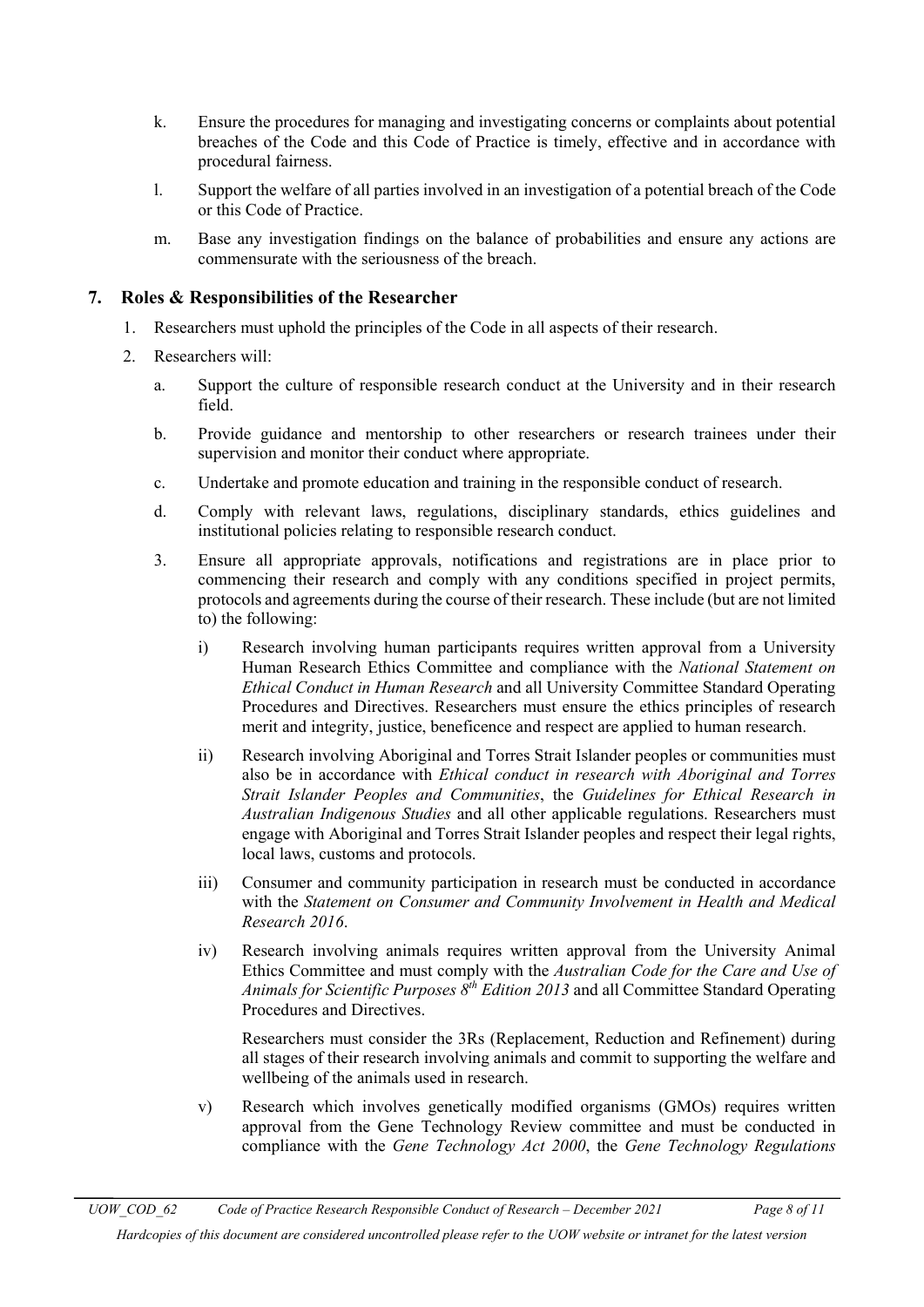*[2001](https://www.legislation.gov.au/Details/F2016C00615)*, all other amendments, any other applicable regulations, and University Committee Standard Operating Procedures and Directives.

- vi) Research involving the use or application of biological materials must comply with the relevant legislation including the *[Biological Control Act 1984,](http://www.austlii.edu.au/au/legis/cth/consol_act/bca1984186/)* the *[Biosecurity Act 2015](http://www.agriculture.gov.au/biosecurity/legislation/new-biosecurity-legislation/bio-legislation)* and all other applicable legislation and regulations.
- vii) Research involving and goods, technology or software subject to export controls requires a relevant export controls permit in accordance with the *[Defence Trade Control](https://www.legislation.gov.au/Details/C2012A00153)  [Act 2012,](https://www.legislation.gov.au/Details/C2012A00153) [Defence Trade Controls Amendment Bill 2015](http://www.aph.gov.au/Parliamentary_Business/Bills_Legislation/Bills_Search_Results/Result?bId=r5407)*, *[Customs Act 1901,](https://www.legislation.gov.au/Series/C1901A00006) [Weapons](https://www.legislation.gov.au/Details/C2010C00112)  [of Mass Destruction \(Prevention of Proliferation\) Act 1995,](https://www.legislation.gov.au/Details/C2010C00112) [Export Control Act 1982,](https://www.legislation.gov.au/Details/C2012C00259) [Weapons of Mass Destruction Regulations 1995](https://www.legislation.gov.au/Details/F2005C00636)* and the University *Defence Trade Controls Guideline*.
- viii) Research which involves a Foreign Arrangement must be notified to the Minister for Foreign Affairs, in accordance with the *Australia's Foreign Relations (State and Territory Arrangements) Act 2020*. Such notifications are coordinated by the Global Strategy Division, and are required both at the stage of negotiating a Foreign Arrangement and when finalised.
- ix) Research which involves a researcher or the University agreeing to act on behalf of a foreign government, political party or related entity/person for the purpose of influencing Australian political or government outcomes may require registration in accordance with the *Foreign Influence Transparency Scheme Act 2018.* Further information is available on UOW's Foreign Engagements website [\(https://www.uow.e](https://www.uow.edu.au/about/governance/legislation/foreign-engagements/) [du.au/about/governance/legislation/foreign-engagements/\)](https://www.uow.edu.au/about/governance/legislation/foreign-engagements/).
- e. Adopt methods appropriate to the aims of the research and ensure conclusions are justified by results.
- f. Retain clear and complete records of their research and research findings, inclusive of data and primary materials, and maintain the confidentiality of research data, records and primary materials in accordance with the University *[Research Data Management Policy](http://www.uow.edu.au/about/policy/UOW116802.html).* Access and reference to these materials by interested parties should be allowed where possible.
- g. Disseminate research findings responsibly, accurately and broadly, as appropriate, and when not subject to restrictions related to intellectual property, confidentiality or culturally sensitive data.
- h. Disclose and manage actual, potential or perceived conflicts of interest in accordance with the University *[Conflict of Interest Policy](http://www.uow.edu.au/about/policy/UOW058674.html)* and any reputational risks in accordance with the *Research Sponsorship and Collaboration Policy*.
- i. Publish research findings according to the requirements of the University's *[Authorship Policy](http://www.uow.edu.au/about/policy/UOW058654.html)* and ensure the work of others is acknowledged, correctly cited, and used with permission.
	- ii) All scholarly outputs must be recorded in the University Research Information System (RIS). This system is used for reporting research publications to the Government and for internal reporting purposes. Research publications in RIS are also made available online via Research Online, the University's institutional repository.
	- iii) Ensure any unintentional inaccuracy, or misleading statements or findings that are inadvertently released, are rectified as soon as possible.
- j. Participate in peer review in a manner that is fair, rigorous and timely and maintains confidentiality of the content.
- k. Take reasonable care for their personal health and safety and the health and safety of others. They must comply with all reasonable University instructions, policies and procedures including the *[Workplace Health and Safety Policy](http://staff.uow.edu.au/ohs/commitment/ohspolicy/index.html)*.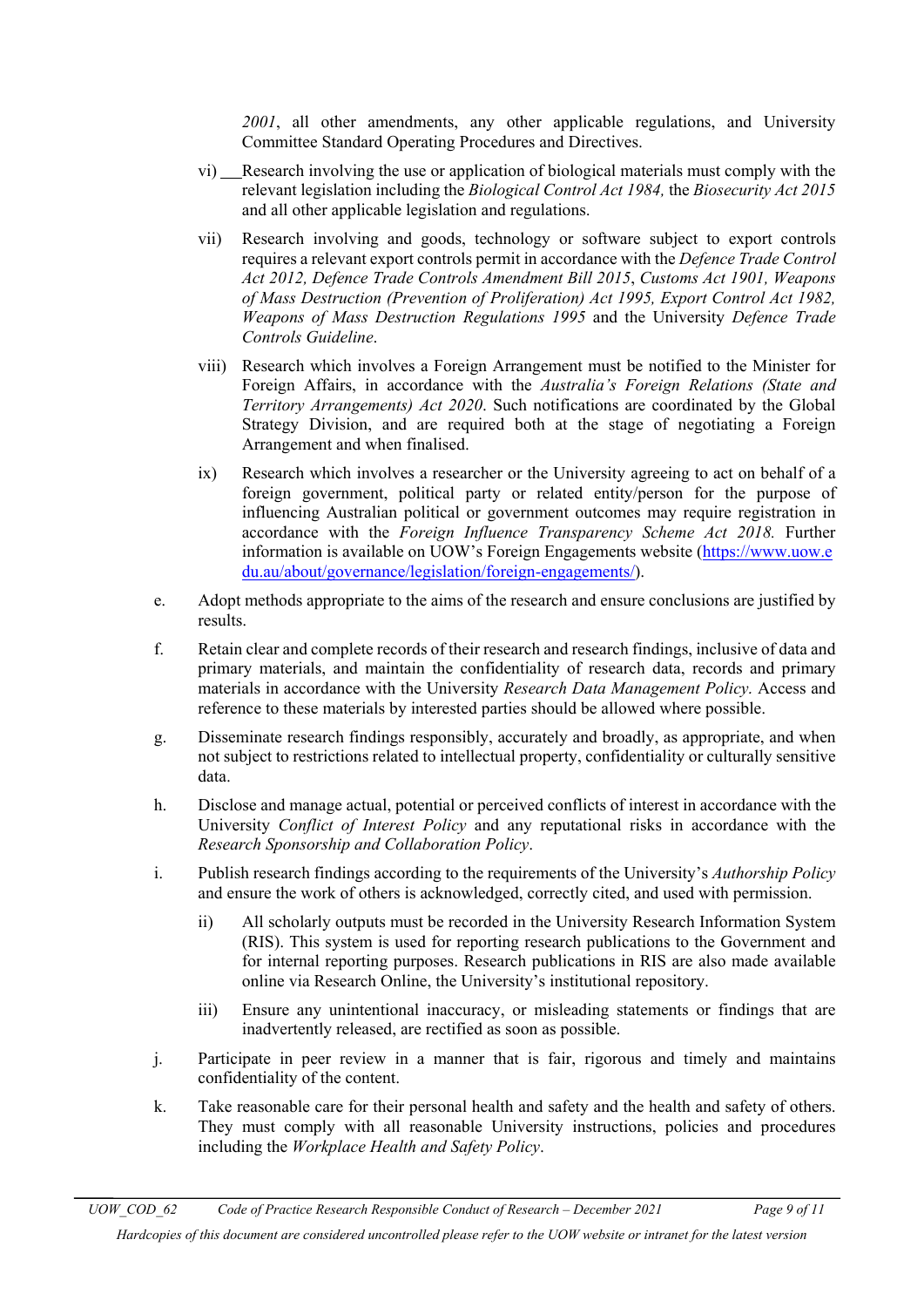l. Report suspected breaches of the Code or this policy in accordance with the University *Research Integrity Policy: Breaches, Concerns and Complaints.*

## <span id="page-9-0"></span>**8. Research Integrity Breaches, Concerns and Complaints**

- 1. Researchers must comply with the Code and this Code of Practice. A failure to meet the principles and responsibilities detailed in these documents is regarded as a breach of the Code.
- 2. A breach of the Code occurs on a spectrum ranging from minor breaches to serious breaches.
- 3. Serious breaches are those carried out with intent or recklessness or negligence or are particularly egregious and may be referred to as "research misconduct".
- 4. All members of the University have a responsibility to report any concerns or potential breaches of the Code in accordance with the University *Research Integrity Policy: Breaches, Concerns and Complaints.*
- 5. The *Research Integrity Procedure: Breaches, Concerns and Complaints* outlines the model used at the University to investigate and manage potential breaches and identify any corrective actions to ensure the integrity of the research is maintained.

| <b>Version</b><br>Control | <b>Date Effective</b>         | <b>Approved By</b>                   | Amendment                                                                                                                                                                                                                                                                         |
|---------------------------|-------------------------------|--------------------------------------|-----------------------------------------------------------------------------------------------------------------------------------------------------------------------------------------------------------------------------------------------------------------------------------|
| 1                         | 12 October<br>2007            | University Council                   | Major modifications to Code of Practice -<br>Research in response to changes to the<br>guidelines provided by the Australian Vice<br>Chancellors' Committee (AVCC) and the<br>National Health<br>and Medical Research<br>Council (NHMRC), and compliance with<br>Policy Template. |
| $\overline{2}$            | 6 May 2009                    | Vice Principal<br>(Administration)   | Migrated to UOW Policy Template as per<br>Policy Directory Refresh                                                                                                                                                                                                                |
| 3                         | 8 October 2009                | Deputy Vice-Chancellor<br>(Research) | Review of policy with minor amendments<br>including replacement of references to the<br>PVC (Research) with reference to the Dean of<br>Research                                                                                                                                  |
| $\overline{4}$            | 1 December<br>2010            | Deputy Vice-Chancellor<br>(Research) | Review of policy with minor amendments<br>including reference to and definition of<br>'Original Data' and retention of original data.                                                                                                                                             |
| 5                         | 23 March 2011                 | Snr Mgr, Policy &<br>Governance      | Links amended, reference to AVCC updated<br>to Universities Australia (UA) and Academic<br>Integrity & Plagiarism Policy.                                                                                                                                                         |
| 6                         | 3 February 2012               | Vice-Principal<br>(Administration)   | Minor amendment to update references to<br>Public Interest Disclosure legislation                                                                                                                                                                                                 |
| 7                         | 30 Nov 2012                   | Vice-Principal<br>(Administration)   | Updated to reflect change from OHS to WHS.                                                                                                                                                                                                                                        |
| 8                         | <b>Autumn Session</b><br>2015 | University Council                   | Updated to reflect renaming of the Student<br>Research Centre (SRC) to the Graduate<br>Research School (GRS).                                                                                                                                                                     |

## <span id="page-9-1"></span>**9. Version Control and Change History**

*Hardcopies of this document are considered uncontrolled please refer to the UOW website or intranet for the latest version*

*UOW\_COD\_62 Code of Practice Research Responsible Conduct of Research – December 2021 Page 10 of 11*